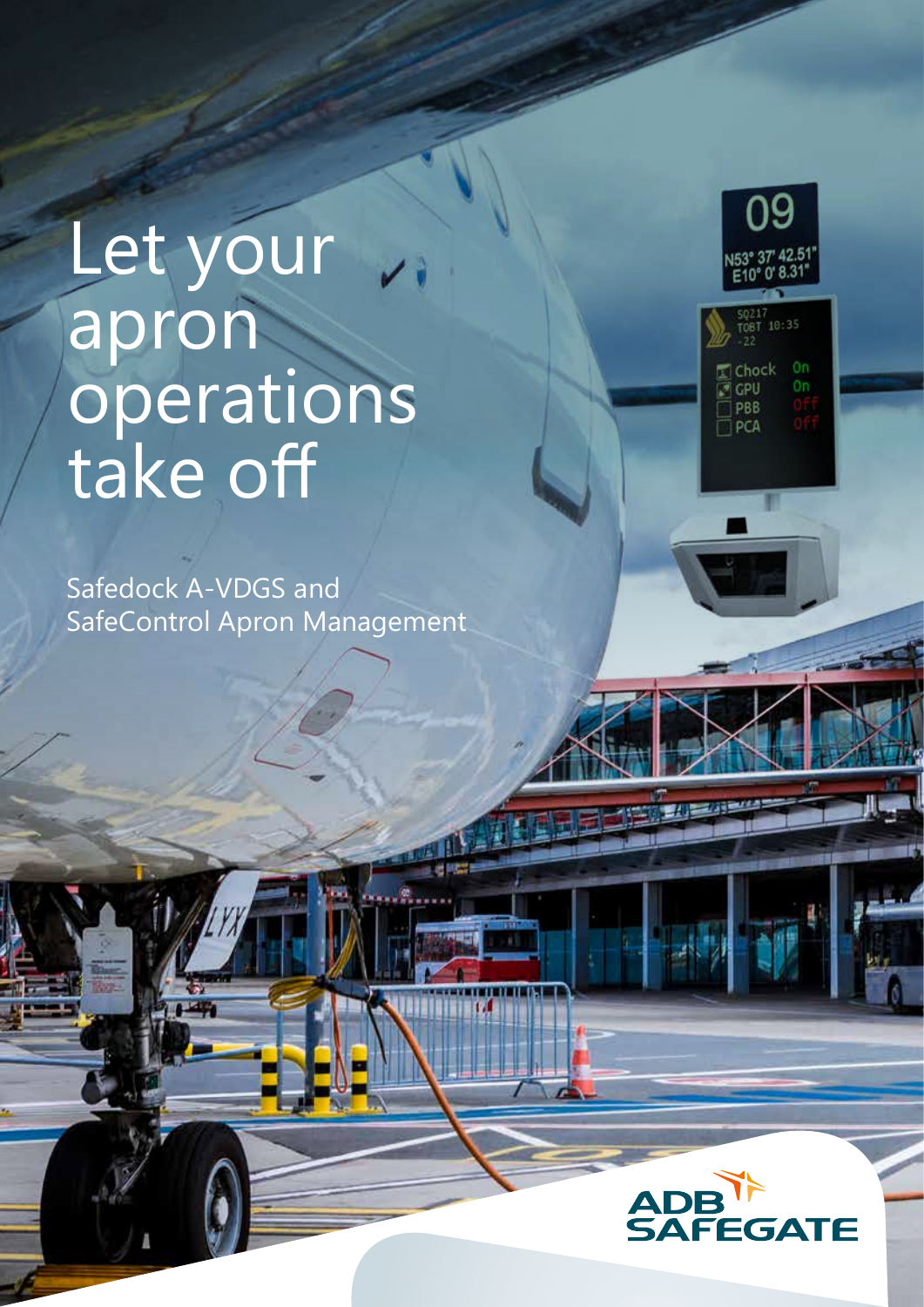## SAFE AND EFFICIENT DOCKING

Safedock A-VDGS uses an infrared laser and patented 3D scanning technique to provide active guidance to pilots to support safe, efficient and precise aircraft parking without marshallers.

Our latest generation A-VDGS, the Safedock X, adds an advanced radar sensor to detect and dock aircraft in any weather condition, bringing safe, fully-automated docking closer to reality. Docking with Safedock saves time and fuel, reduces CO $_2$  emissions and lets ground crew focus on turning aircraft. The automated system improves safety by ensuring aircraft/gate compatibility, verifying the position of the passenger boarding bridge (PBB) and scanning the apron for vehicles or other obstacles.

Safety is not the only challenge facing airports and airlines. Flexible gate solutions that offer operational elasticity have emerged as the need for today and tomorrow, to maintain high performance while successfully managing changes in demand.

> Together with SafeControl Apron Management, the Safedock A-VDGS is also used as a Ramp Information Display System (RIDS) to track the progress of the aircraft turn and share valuable information with flight and ground crews, further streamlining and shortening the turnaround.

Safedock A-VDGS and SafeControl Apron Management are part of ADB SAFEGATE's complete range of flexible gate solutions designed to enable operational elasticity to help airports and airlines quickly and easily scale up or down to meet changing demand.

Safety on the ground is a top priority for airports and airlines. More than 27,000 ramp incidents and accidents happen each year according to IATA, but did you know that many of these could be prevented?

> Safedock A-VDGS scans the apron, making sure there are no vehicles or objects in the way.

#### **Optimizing gate operations with safer, faster and more predictable aircraft turns**

Docking aircraft manually, particularly in bad weather, increases delays and the risk of accidents. ADB SAFEGATE offers solutions to optimize gate operations. Our Safedock Advanced Visual Docking Guidance System (A-VDGS) provides an automated approach to parking aircraft that speeds up the docking process and improves safety by reducing the opportunity for error. Integration with other systems serving the apron area makes it possible to share critical data in support of airport collaborative decision making (A-CDM). Operators can manage in real-time to mitigate disruption and ensure a safe and efficient gate operation.

Safedock A-VDGS makes every docking the safest, smoothest and fastest possible. It has become the global standard, enabling the world's busiest airports to handle more aircraft while maintaining a high level of safety.

#### **As an aircraft approaches the gate, Safedock A-VDGS and SafeControl Apron Management (SAM) can perform the following safety and efficiency**

## **enhancing procedures:**

The system checks aircraft compatibility with the assigned gate and adjacent gates and ensures the boarding bridge is in a safe position. SAM checks for stand availability and sends "stand occupied alert" upon landing.

#### **Checking GSE availability**

SAM can check whether integrated equipment (PBB, GPU, PCA etc.) is ready for use and indicate if it is not.

#### **Gate preparation 2**

#### **Apron scan\***

#### **Automatic initiation of docking procedure**

Docking procedure is initiated automatically via SAM or can be manually activated, either locally/ remotely via the operator panel or remotely via the HMI.

**4**

**5**

SAM provides up-to-date flight information from AODB. Safedock prepares ground crew with approach RIDS.

#### **Flight verification check**

Safedock A-VDGS uses our patented 3D laser scanning technique to measure the arriving aircraft to verify gate compatibility and ensure safe docking.

#### **Safedock is automatically prepared for expected aircraft 1 6**

Safedock A-VDGS guides an aircraft to its correct position by providing the pilot with intuitive signals, via a high-intensity LED display.

#### **Approach monitoring**

This ensures aircraft enter at the correct alignment to maintain clearances.

**Parking 7**



Safedock A-VDGS captures the moment the aircraft stops. Block times are tracked for all flights and can be reported back to AODB.

*\*Available with Safedock X and Safedock FleX*



**9**



**3**

Manufactured and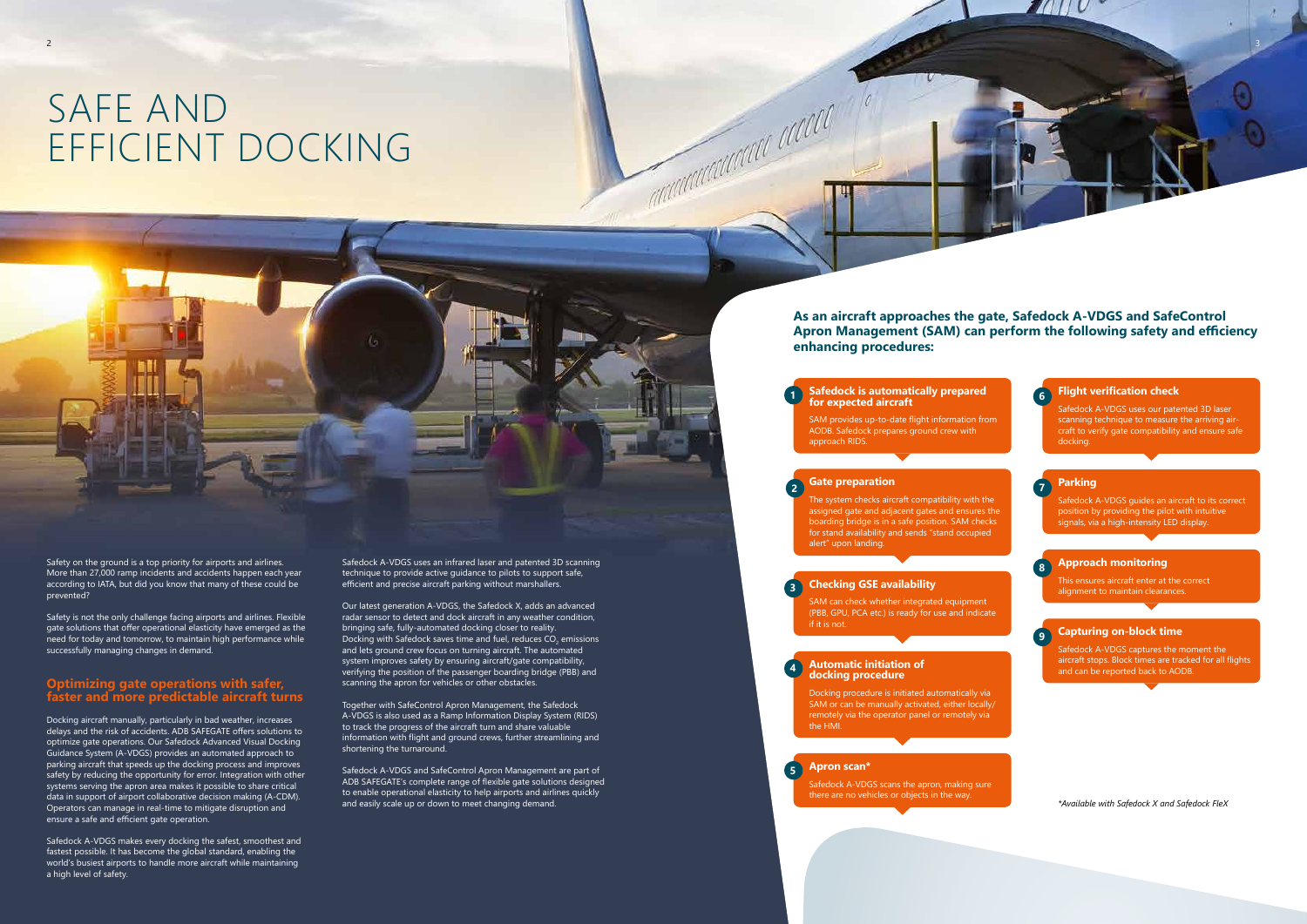## ENHANCE TURNAROUND EFFICIENCY

By connecting Safedock A-VDGS to SafeControl Apron Management, you will maximize safety and efficiency through integration, data sharing and customized control and monitoring of the systems, equipment and processes on the apron. SafeControl Apron Management uses Safedock A-VDGS as intelligent sensors to collect and distribute real-time gate intelligence between airport, airline and air traffic control systems. Vital information is shared in support of A-CDM, increasing situational awareness and allowing the right decisions or corrective actions to be taken to ensure smooth and safe operations.

#### **Real-time control and monitoring**

- Ensure safety at the gate
- Automatically send actual block IN/OUT times to flight database
- Share flight information with ground and flight crews
- Warn operators of weather events
- Track and report use of ground support systems
- Track position of in/outbound aircraft within range of A-VDGS
- Produce valuable data, such as turnaround times and GSE usage, that can be used for performance improvement by changing workflow or gate assignment

SafeControl Apron Management is a web-based and mobile-friendly system that offers centralized management with user-based views. The system is used to configure adjacent gate rules to ensure aircraft/gate compatibility and to automatically initiate the A-VDGS process. SafeControl Apron Management provides constant monitoring of the A-VDGS and connected systems, allowing ground personnel to know the precise status of gate equipment. Ground staff also receive alerts to potential issues before an aircraft arrives so that delays can be avoided.

> We see a future in which the Internet of Things (IoT) and a higher software maturity create smarter, automated and tightly integrated airport processes and systems. A future where operational efficiency helps eliminate congestion and flight delays to deliver a better passenger experience.









#### **Ramp Information Display System (RIDS)**

When a Safedock A-VDGS is not actively docking an aircraft, it can receive information from SafeControl Apron Management and display critical arrival or departure information for pilots and ground crew. Information is sent to the Safedock display via an automatic feed from a connected system or as free text entered from a SafeControl Apron Management workstation. It is also possible to show the status of connected GSE on the RIDS display.

#### **Digital Apron**

ADB SAFEGATE´s Digital Apron builds on our experience as the market leader in aircraft docking and apron management solutions, our landside systems such as AODB, FIDS, baggage handling and resource management, as well as our vast experience in the airfield ground lighting and tower domains. These domains and their systems will be perceived as one on the Digital Apron, and the system itself or autonomous equipment will perform many turnaround tasks. Stakeholder systems will work together to drive efficiency through:

- Awareness
- Predictability
- Decision support
- Stand automation

## THE DIGITAL APRON

The extensive number of data points available aids modern airports and airlines in measuring and tracking **Key Performance Indicators**.

Decision automation and machine learning are made possible by analysis of **Artificial Intelligence** gained from the digital apron.

**Advanced Analytics** deliver real-time situational awareness, mobile resource allocation and performance monitoring and reporting.

The Digital Apron delivers **automated**, **predictive** and **prescriptive** operations.

#### **ADB SAFEGATE applies the latest automation, integration and digitalization technology to manage your most complex operational challenges.**

#### **Stand preparations**

Display countdown to AIBT for apron personnel to help ensure correct resources and equipment are on location and ready.

#### **AIBT**

Inform stakeholders of accurate blocks on, enabling automatic billing of stand utilization and providing a valuable data point for on-time performance analytics.

**SEQ management**

Manage status, utilization and automated billing of gate equipment. Increase operability and automation to avoid operational disruptions.

Provide turn progress updates to stakeholders and offer central dispatch management to **manage the critical path of the turnaround process**.

#### **Turnaround RIDS**

Display real-time progress and predictive information to ground personnel to help deliver consistent on-time departures. Allows early mitigation efforts to ensure timely departures.

#### **Apron scan**

Safedock A-VDGS scans the apron, making sure there are no vehicles or objects in the way and alerts any obstacles to the central SAM operator.

#### **Just-in-time docking**

Track inbound aircraft to the gate, enabling accurate AIBT and automatic activation of the A-VDGS, to avoid unauthorized planes entering the stand and save on resources and assets.

#### **A-SMGCS sensor**

#### **Turn management 10**

Increase A-SMGCS surveillance and ATC situational awareness of aircraft approaching/departing the stand by eliminating black spots close to the terminal. Improve A-SMGCS coverage at the gate by providing aircraft positional data. Early indication of pushback in A-SMGCS (not transponder based).

#### **Tail clearance**

Inform ATC in real time as inbound aircraft clear the taxiway, enabling better use of taxiways and preventing interruptions to apron traffic and avoiding accidents.

#### **Video surveillance**

Monitor and archive video feed of apron to enable video analytics of performance, facilitate incident investigations and enhance situational awareness.

#### **Approach monitoring**

Patented feature monitors the trajectory of the approaching aircraft to ensure envelope and wingtip margins are not compromised.

**1**

**8**

**9**

#### **11**

#### **Departure RIDS**

Provide visual clarification of flight information to pilots, such as the planned departure route and runway, to improve situational awareness and reduce frequency congestion.

#### **AOBT**

Inform stakeholders of accurate blocks off, enabling automatic billing of stand utilization and providing a valuable data point for on-time performance analytics.

#### **Gate clear**

Automatically inform stakeholders when the gate has been cleared to enable better use of assets. AOCC situational awareness view shares real-time information from stands to AOCC.

#### **Pushback clearance**

Provide visual clarification of departure clearance to pilots to reduce frequency congestion. Enhances apron safety by tracking the aircraft on stands to avoid unauthorized pushbacks. Protects pushing aircraft from taxiway and service road traffic and prevents adjacent pushbacks in A-SMGCS.

**12**

**14**

**15**

**13**

**2**

**4**

**5**

**6**

**7**

**3**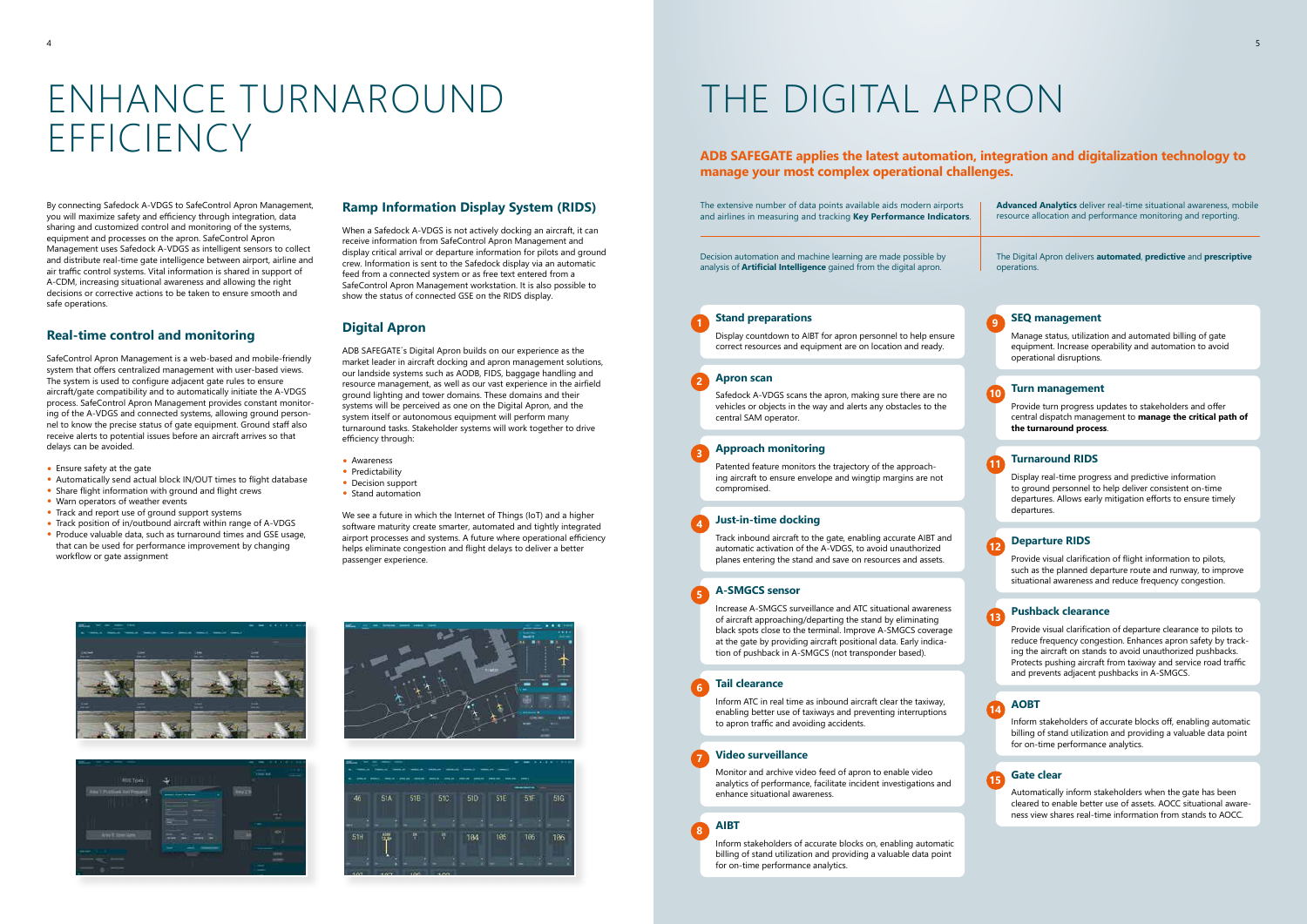#### **Our new generation A-VDGS Safedock X and Safedock FleX are packed with innovation and modularity to transform apron operations and open your gate to the future.**

- ▶ The Safedock X integrated radar sensor supports safe docking independent of the weather or the characteristics of an object.
- Advanced Ramp Information Display System (RIDS) and mobile operator panel presents more information than ever before in support of turn management and A-CDM.
- Approach monitor ensures aircraft enter at the correct alignment to maintain clearances.
- Advanced A-SMGCS integration allows just-in-time docking, provides aircraft position data and sends tail clearance and pushback alerts.



#### **Overview of features**

## A SAFEDOCK A-VDGS FOR EVERY AIRPORT

Safedock X

Safedock

## Safedock FleX Safedock Fle>



# **Safedock X Safedock FleX** 3D laser technology • •

|                                                                                | <b>Safedock X</b>        | <b>Safedocl</b>          |
|--------------------------------------------------------------------------------|--------------------------|--------------------------|
| <b>Standard</b>                                                                |                          |                          |
| Active azimuth guidance (A-VDGS)                                               | $\bullet$                |                          |
| Aircraft ID verification                                                       | ٠                        |                          |
| Low visibility mode                                                            | $\bullet$                |                          |
| Ip camera                                                                      | ٠                        |                          |
| Stop position range 8-50m                                                      | $\bullet$                | $\bullet$ <sup>(1)</sup> |
| Stop position range 2-65m                                                      | ٠                        | $\bullet$ <sup>(1)</sup> |
| PBB interlock dry contacts                                                     | $\bullet$                |                          |
| Touch screen operator panel FOP-L                                              | ٠                        |                          |
| Touch screen operator panel FOP with enhanced situational awareness capacities | $\bullet$                | $\bullet$ <sup>(1)</sup> |
| <b>Advanced</b>                                                                |                          |                          |
| Multiple centerlines                                                           | $\bullet$                |                          |
| SEO modbus interface                                                           | $\bullet$                |                          |
| Approach monitoring                                                            | $\bullet$                |                          |
| Supervised mode                                                                | (3)                      |                          |
| Ramp Information Display System                                                | $\bullet$                |                          |
| A-SMGCS integration (GAP filler features)                                      | $\bullet$                |                          |
| Apron scan                                                                     | $\bullet$                |                          |
| Apron scan light                                                               | $\bullet$                | $\bullet$ <sup>(1)</sup> |
| Full color pilot display                                                       | $\bullet$                | $\bullet$ <sup>(1)</sup> |
| All weather support                                                            | ٠                        | $\bullet$ <sup>(2)</sup> |
| Radar                                                                          | $\bullet$ <sup>(3)</sup> |                          |
|                                                                                |                          |                          |

*(1) Available as option*

*(2) SDK FleX offers option to upgrade display capacity to SDK X type of display*

*(3) Automated thanks to radar*

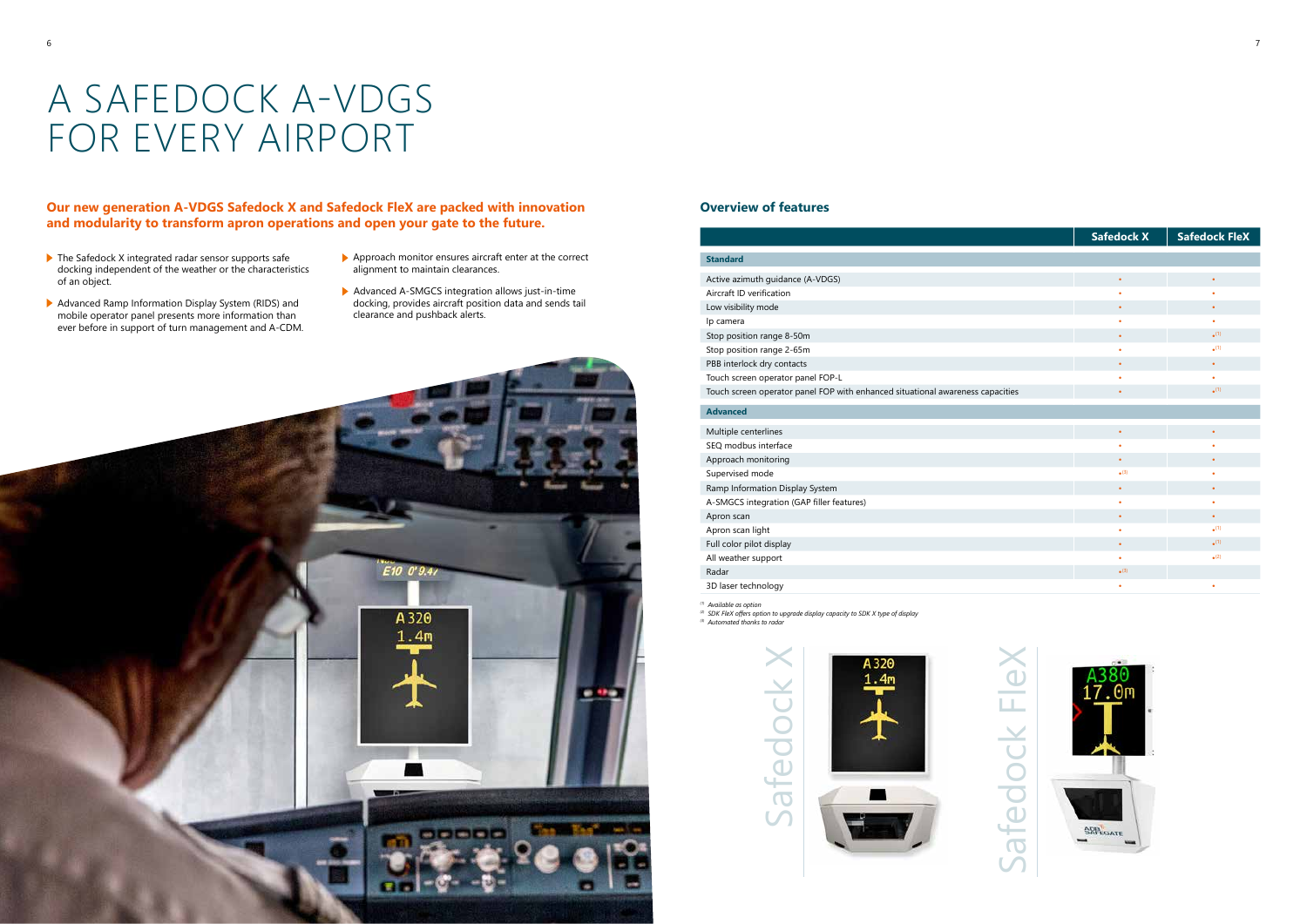8

#### **ADB SAFEGATE's apron management solutions are used at 300 of the world's busiest airports.**

#### **How to make the most of every second?**

Installing world-class systems such as ADB SAFEGATE's Safedock A-VDGS and SafeControl Apron Management system is only the first step to creating a safer and smoother gate operation.

Airports and airlines must also take steps to ensure 24/7 system availability. With lean maintenance principles being core to our service philosophy, we help our airport and airline customers implement the right degree of preventive/predictive maintenance to keep costs low and corrective maintenance at a minimum.

Our gate service programs assure world-class support that protects your investment and guarantees the highest level of system availability. We offer more than 40+ years of gate expertise and a complete spectrum of services that include - audit, consulting, design, maintenance, upgrades, spares management and training.

With our support your airport is operational 24x7, systems are at their highest availability, time to gate is shorter, and your operation benefits from huge improvements in performance, predictability and safety. Make every second count, from landing to takeoff.

**Hamad International Airport** in Doha, has installed 50 Safedock X.

| <b>ICN</b><br><b>IST</b> | <b>MAD</b><br><b>MCO</b> | <b>PVG</b><br><b>SEA</b> | <b>Istanbul Airport relies on</b><br>Safedock A-VDGS and SAM<br>for safe, automated docking<br>in all weather conditions. |
|--------------------------|--------------------------|--------------------------|---------------------------------------------------------------------------------------------------------------------------|
| <b>JFK</b>               | <b>MIA</b>               | <b>SFO</b>               |                                                                                                                           |
| <b>KMG</b>               | <b>MNL</b>               | SHA                      | <b>Dubai International</b><br><b>Airport</b> is a long-time                                                               |
| <b>KUL</b>               | <b>MUC</b>               | <b>SIN</b>               | Safedock user and first to<br>install the Safedock X.                                                                     |
| LAS                      | <b>NRT</b>               | <b>SYD</b>               |                                                                                                                           |
| <b>LAX</b>               | <b>ORD</b>               | <b>SZX</b>               | <b>Heathrow Airport has</b><br>invested in 255 Safedock<br>systems and SAM.                                               |
| <b>LGW</b>               | <b>PEK</b>               |                          |                                                                                                                           |
| LHR                      | <b>PER</b>               |                          |                                                                                                                           |

|  | <b>AMS</b><br><b>ATL</b><br><b>BCN</b> | <b>DEL</b><br>DFW<br><b>DXB</b> |
|--|----------------------------------------|---------------------------------|
|  | <b>BKK</b><br><b>BOM</b>               | <b>FCO</b><br><b>FRA</b>        |
|  | CAN                                    | <b>GRU</b>                      |
|  | <b>CDG</b>                             | <b>HKG</b>                      |
|  | <b>CGK</b>                             | <b>HND</b>                      |
|  | <b>CLT</b>                             | <b>IAH</b>                      |
|  |                                        |                                 |

### IT'S ALL ABOUT PASSENGER EXPERIENCE

**Airports operate around the clock, with multiple stakeholders managing all the activities associated with the complex rhythms of landings and takeoffs. With aircraft, vehicles and passengers always on the go - every second counts.**

> ADB SAFEGATE has delivered more than 12,000 Safedock systems, making it the most widely used and trusted A-VDGS at airports around the world. Every two seconds, or 18 million times each year, an aircraft is safely docked with the Safedock system. With proven reliability and

vast experience, ADB SAFEGATE is at the forefront of innovative and world-leading technology within this field. A trusted supplier of the world's largest airports, ADB SAFEGATE has the necessary knowledge for successful implementations.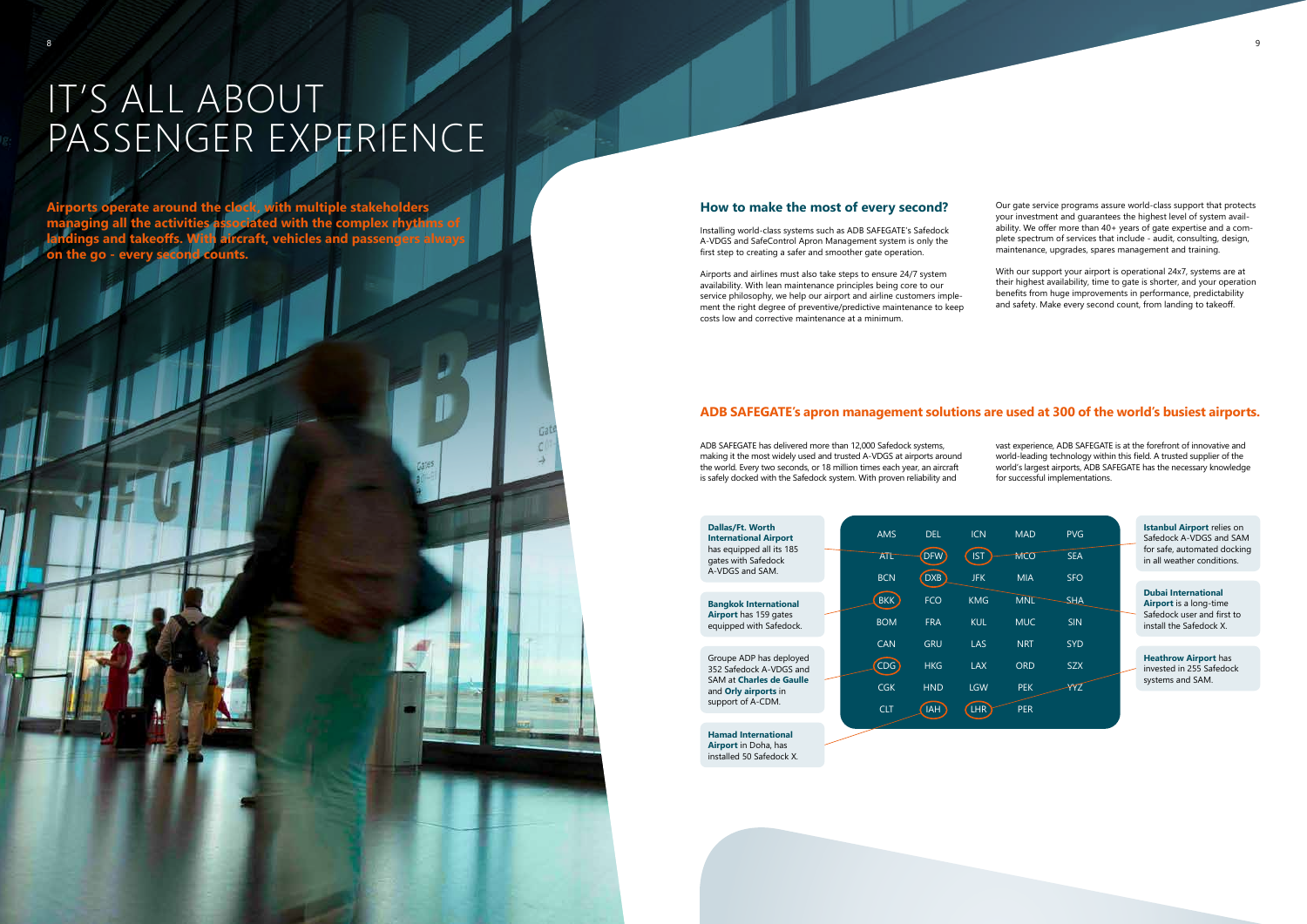#### **Sustainability**

By shortening the time from touchdown to gate, Safedock A-VDGS and SafeControl Apron Management help keep fuel and power consumption to a minimum.

Gate and apron solutions from ADB SAFEGATE mitigate time spent waiting for gates or ground crew and track the status and utilization of ground power units which results in a significant



When aircraft are parked faster and gates turned around more efficiently, CO<sub>2</sub> emissions are reduced. With ADB SAFEGATE you bring air travel a little closer to nature.

reduction of fuel burn.

#### LET THE ENVIRONMENT BENEFIT

#### ENSURE GROUND CONTROL SAFETY

#### **Safety**

According to the Flight Safety Foundation, 80% of airport accidents occur at the gate and apron area. These are busy, confined areas where aircraft, vehicles and people are in constant motion in all types of weather conditions.

Safedock A-VDGS safely and smoothly guides an aircraft to its correct position by providing the pilot with intuitive signals and monitoring the aircraft approach to ensure safety margins are met. With Safedock A-VDGS and SafeControl Apron Management you can reduce congestion and the number of personnel on the ramp, thereby increasing safety for both passengers and staff.

#### **Efficiency**

Safedock A-VDGS and SafeControl Apron Management link all gates via a local or wide area network and integrate with airport and airline information systems to provide real-time gate status and shared flight data. Ground staff know at a glance which gates are occupied or available, ensuring aircraft are parked quickly and allowing last minute gate changes and tight time schedules to be met. This results in the fastest time from touchdown to gate and a more efficient apron operation that is scalable for the future.

The system automatically captures and reports actual in-and-out times for better tracking of gate utilization and accurate billing. Approach monitor capabilities allow tighter parameters for gate areas to accommodate new and wider aircraft without redesigning apron layouts or compromising safety. A more efficient airport can defer costly expansion, which means a faster return on your investment.

INCREASE AIRPORT EFFICIENCY AND CAPACITY

"As airports and airlines chart their recovery from the current crisis, they must consider the possibility of another disruption. Our ultimate goal is to fully automate and connect nearly every task in the aircraft turnaround process to create the Digital Apron. With the latest improvements to the Safedock family and the SafeControl Apron Management platform, airports and airlines can meet sudden changes in demand, while maintaining a high level of safety, performance and cost effectiveness."

munumumi camana

Thorben Burghardt, VP GATE